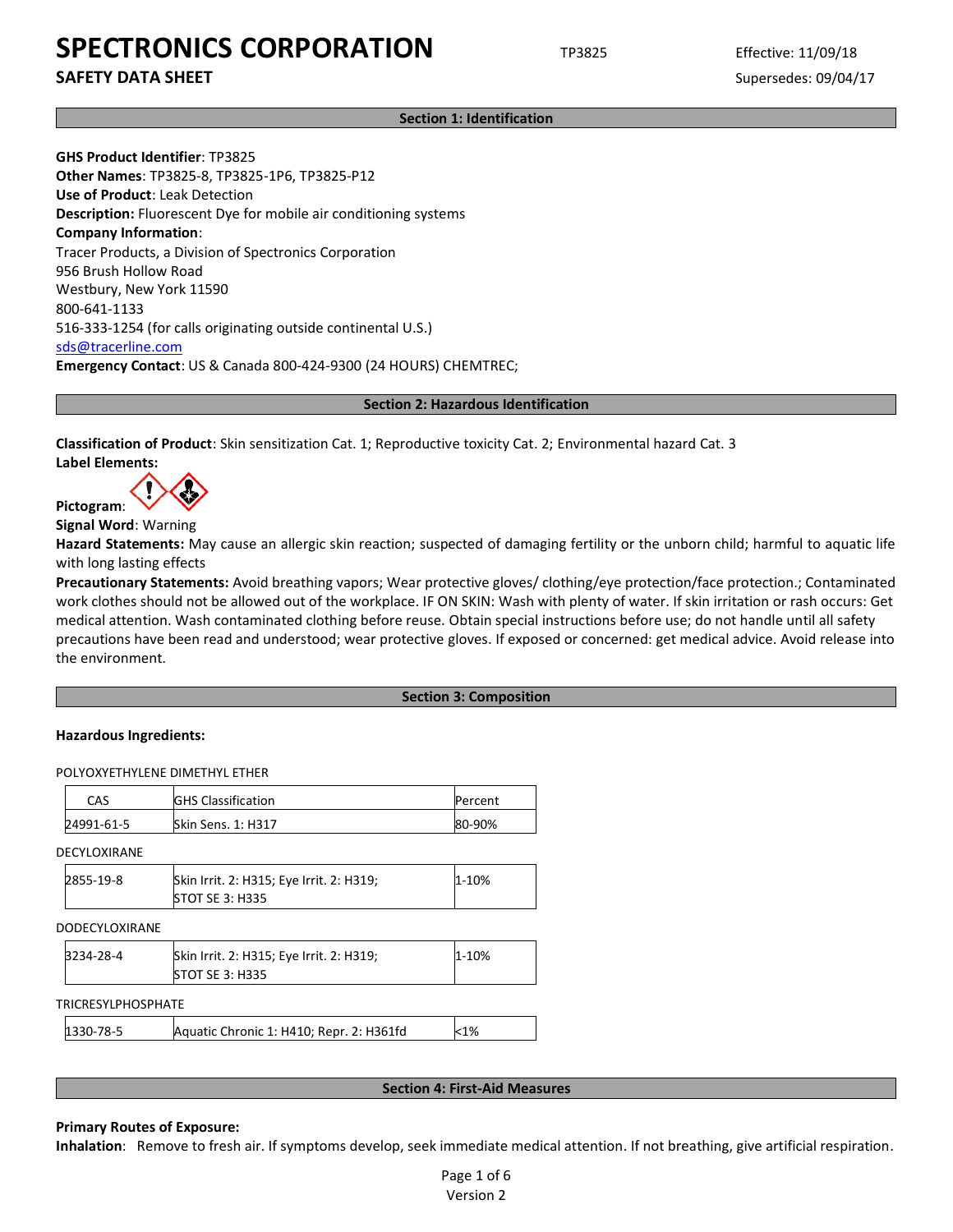# **SAFETY DATA SHEET** SUPERFOUR SUPERFOUR SUPERFOUR SUPERFOUR SUPERFOUR SUPERFOUR SUPERFOUR SUPERFOUR SUPERFOUR SUPERFOUR SUPERFOUR SUPERFOUR SUPERFOUR SUPERFOUR SUPERFOUR SUPERFOUR SUPERFOUR SUPERFOUR SUPERFOUR SUPERFOUR SU

**Eye Contact**: Flush eyes with water for 15 minutes. If irritation develops, consult a physician.

**Skin Contact**: Wash affected area with soap and water and rinse thoroughly. If irritation develops, consult a physician.

**Ingestion**: Give water. Call a physician immediately. Do not induce vomiting.

**Aggravation of Existing Conditions:** Exposure to this product is not expected to contribute to, worsen or aggravate any existing medical conditions.

**Most Important Symptom**: Treat symptomatically.

### **Section 5: Fire-Fighting Measures**

**Extinguishing Media:** Based on the NFPA guide, use dry chemical, carbon dioxide, water mist, water jet sprays, halogen, or alcohol foam suitable for Class B fires. Use water to cool containers exposed to fire. For large fires, use water spray, fog or alcohol foam, thoroughly drenching the burning material.

**Unsuitable Extinguishing Media:** High volume water with full jet. Oxidizers and reducers.

**Unusual Fire and Hazardous Combustion and Decomposition Products:** Smoke, soot, and toxic/irritating fumes (i.e., carbon dioxide, carbon monoxide, etc.). Oxides of nitrogen and carbon.

**Fire and Explosion Hazards:** May liberate irritating or toxic vapors during combustion or decomposition.

**Fire-Fighting Procedures/Equipment:** Fire fighters and others who may be exposed to the products of combustion should be equipped with NIOSH-approved, positive-pressure, self-contained breathing apparatus (SCBA) and full protective clothing. Water can be used to cool and protect containers and surroundings.

### **Section 6: Accidental Release Measures**

### **Non-Emergency Personnel**:

General Advice: Avoid inhalation and contact with skin, eyes, or clothing. Wash hands and face before eating, drinking, or using tobacco products.

Personal Protective Equipment Needed: Wear impervious gloves, shoes, and protective clothing

**Emergency Personnel**:

Suitable Protective Gear: Wear impervious gloves, shoes and protective clothing.

## Unsuitable Protective Gear: Not Applicable

**Environmental Precautions**: Prevent any contamination of local soils and water supply. Prevent ground water infiltration or any ground penetration. Avoid the spreading or entering into watercourses by using sand, soil, or other types of barriers. If contamination into water course or sewage system, alert appropriate authorities.

#### **Containment/Clean-up Methods**:

Containment & Recovery of Product: Contain with absorbent material, such as clay, soil, universal binding medium, or any commercially available absorbent. Shovel reclaimed dye and absorbent into a recovery or salvage drums for disposal. For larger spills, transfer to a salvage tank for recovery or safe disposal. Any residues should be treated like a small spill. This is not a RCRA hazardous waste per Title 40 CFR 261. Stop material from contaminating soil, or from entering sewers or bodies of water. For larger spills, transfer to a salvage tank for safe recovery/disposal. Residues are treated as small spills.

Disposal**:** Either incinerate or land fill in accordance with applicable local, state and federal regulations.

## **Section 7: Handling and Storage**

**Handling Precautions:** Use product only in well ventilated areas. Avoid breathing in mists or vapors from a heated product. Avoid formation of mists. Avoid heating product near flash point. Avoid prolonged or repeated contact with skin. Handle in ambient temperature.

**Storage Conditions:** Store in a cool, dry, well-ventilated area away from heat, ignition sources, and direct sunlight. Always keep containers tightly closed. Store away from oxidizing and reducing agents.

**Personal Hygiene:** Wash hands before breaks and at the end of the work day. Do not carry cleaning clothes used to absorb product in clothing. General hygiene measures for chemicals apply.

**Empty Container Precautions:** Do not reuse empty container for any purpose.

#### **Section 8: Exposure Controls/Personal Protection**

**Occupational Exposure Limits**: No exposure limits have been established for this product. **Biological Exposure Limits**: No data available

> Page 2 of 6 Version 2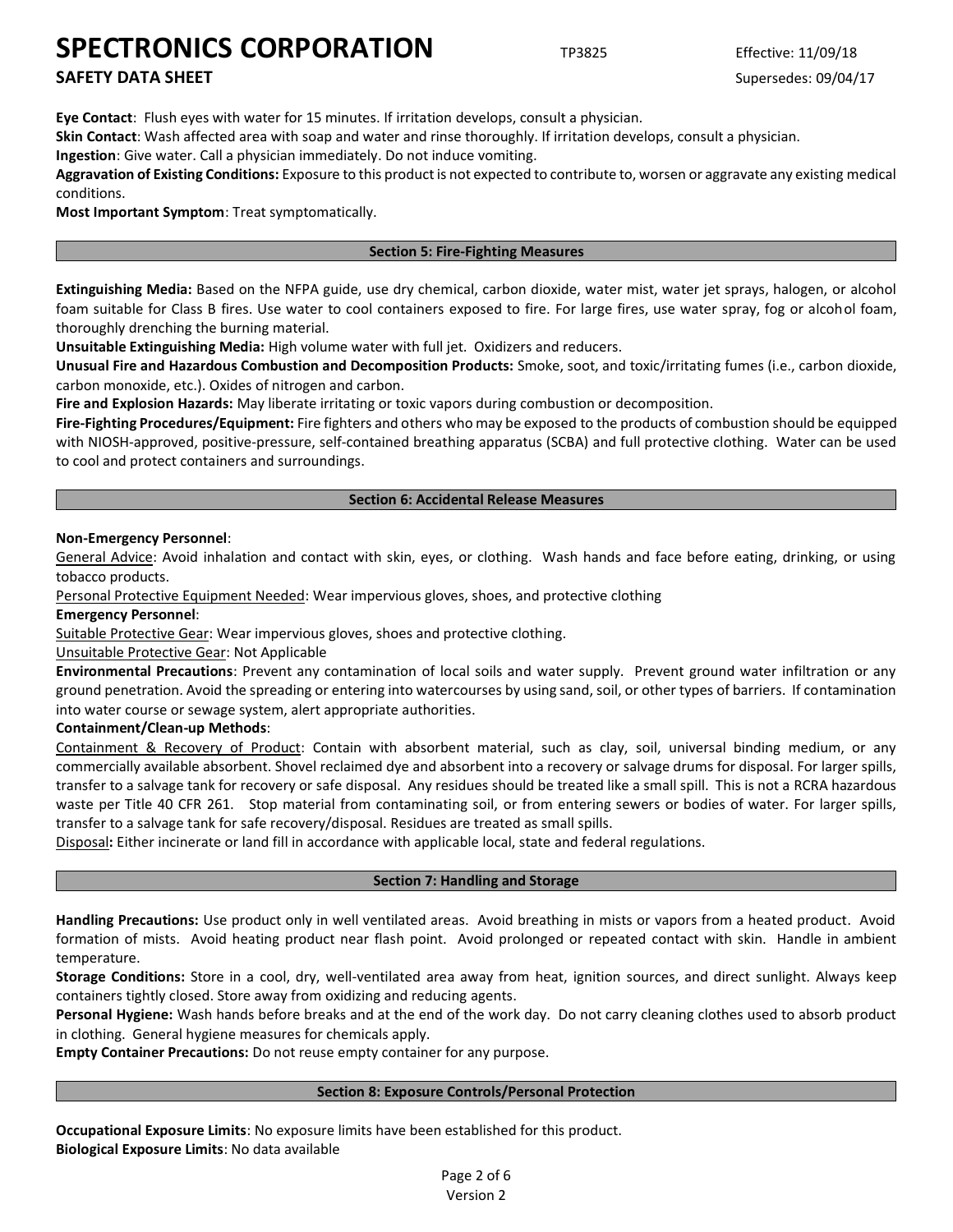# **SAFETY DATA SHEET** SUPERFOUR SUPERFOUR SUPERFOUR SUPERFOUR SUPERFOUR SUPERFOUR SUPERFOUR SUPERFOUR SUPERFOUR SUPERFOUR SUPERFOUR SUPERFOUR SUPERFOUR SUPERFOUR SUPERFOUR SUPERFOUR SUPERFOUR SUPERFOUR SUPERFOUR SUPERFOUR SU

**Engineering Controls/Ventilation**: Maintain airborne concentrations below the established exposure limits by providing adequate ventilation. General (dilution) ventilation should be acceptable. Additional local exhaust ventilation is recommended where dusts, mists or vapors may be released.

## **Personal Protective Equipment**:

Respiratory Protection: Avoid breathing vapor and/or mist. If occupational exposure limits are exceeded wear NIOSH/OSHA approved equipment. Use a respiratory protection fitted with a combination filter A-P3 for short term use. High airborne concentrations may necessitate the use of self-contained breathing apparatus (SCBA) or a supplied air respirator. Respiratory protection programs must be in compliance with 29 CFR 1910.134.

Skin Protection: Wear protective clothing and appropriate impervious gloves.

Eye Protection: Wear safety goggles with peripheral coverage approved to EU Standard EN 166, AS/NZS 1337. An eye wash facility should be readily available.

Hand Protection: When in contact with material, be sure to use proper gloves approved to standards (Europe: EN 374, U.S.: F739, & AS/NZS: 2161). Gloves made from neoprene, nitrile or butyl rubber may provide suitable chemical protection.

Hygiene Measures: Wash thoroughly after handling, especially before eating, drinking, smoking, or using restroom facilities.

### **Section 9: Physical and Chemical Properties**

**Physical State**: Liquid **Appearance**: Amber **Odor**: Mild **Odor Threshold**: No data available **pH**: No data available **Melting/ Freezing Point**: No data available **Initial Boiling Point**: No data available **Boiling Range**: No data available **Flash Point (PMCC)**: > 305° F (152° C) **Evaporative Rate**: No data available **Solid/Gas Flammability**: No data available **Upper/Lower Explosive Limit**: No data available **Vapor Pressure 68° F (20° C): No data available Vapor Density (Air=1)**: No data available **Relative Density**: 0.864 **Solubility in Water**: Insoluble **Partition Coefficient: n-octanol/water**: No data available **Auto-ignition Temperature**: No data available **Decomposition Temperature**: No data available **Viscosity at 40<sup>o</sup>C:** 59.30 **Viscosity at 100<sup>o</sup>C:** 11.70

#### **Section 10: Stability and Reactivity**

**Reactivity**: This product is non-reactive under ambient conditions

**Stability**: Stable under normal conditions of use. Can decompose slowly with localized heating over 300°C

**Conditions to Avoid**: High temperatures & a source of ignition. Toxic fumes may be released if product is heated above decomposition point.

**Incompatible Materials**: Strong Acids, Strong oxidizing agents, and Reducing agents **Hazardous Decomposition Products**: In the event of combustion, CO and CO<sub>2</sub> will be formed. **Hazardous Polymerization**: Will not occur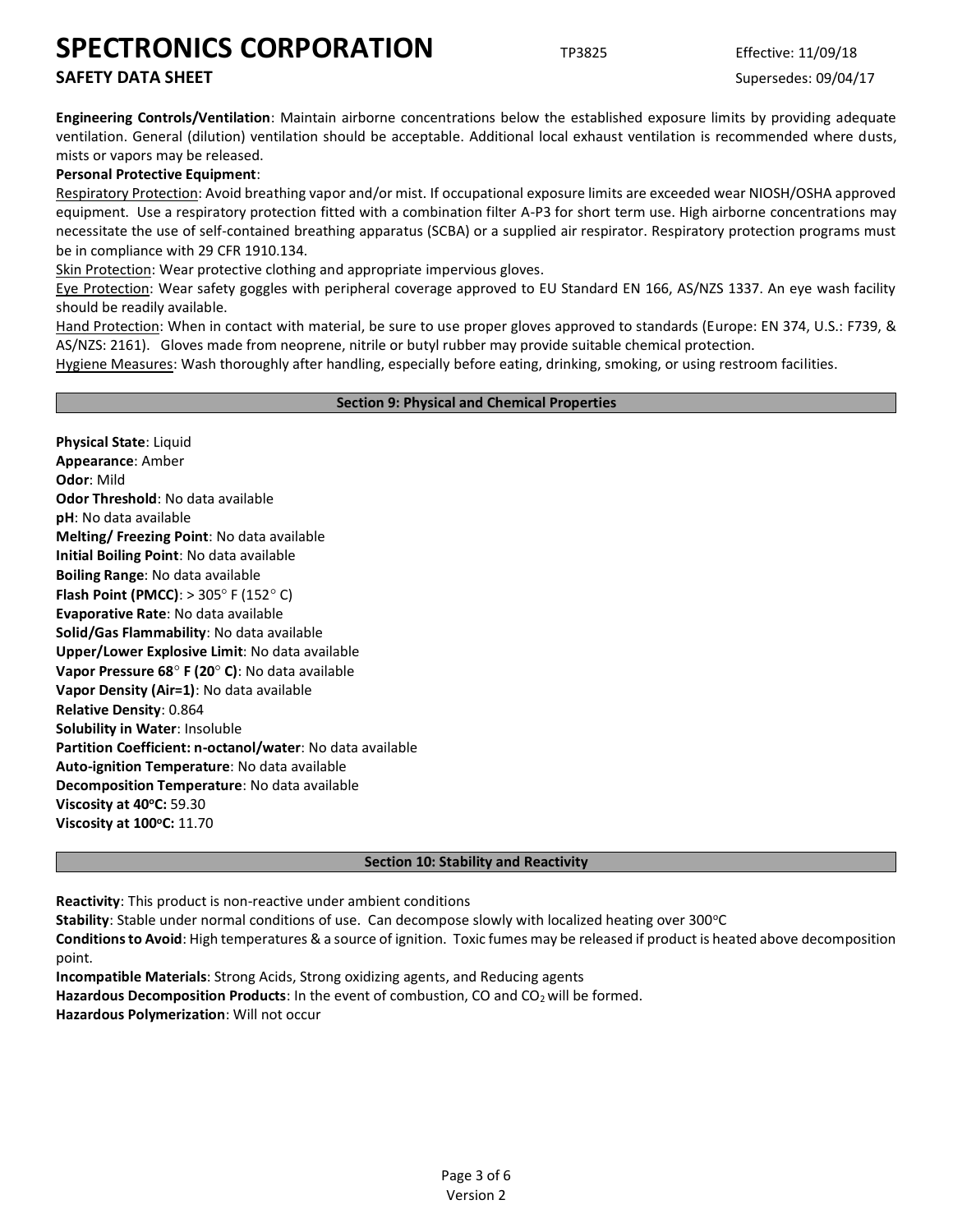**SAFETY DATA SHEET** SUPERFOUR SUPERFOUR SUPERFOUR SUPERFOUR SUPERFOUR SUPERFOUR SUPERFOUR SUPERFOUR SUPERFOUR SUPERFOUR SUPERFOUR SUPERFOUR SUPERFOUR SUPERFOUR SUPERFOUR SUPERFOUR SUPERFOUR SUPERFOUR SUPERFOUR SUPERFOUR SU

#### **Section 11: Toxicological Information**

|                                 |        | Polyoxyethylene<br>dimethyl ether | <b>Decyloxirane</b> | Dodecyloxirane | Tricresylphosphate |
|---------------------------------|--------|-----------------------------------|---------------------|----------------|--------------------|
| Oral $LD_{50}$ mg/kg            | Rat    | No data available                 | >5.000              | >5,000         | >3.700             |
| Dermal LD <sub>50</sub> mg/kg   | Rabbit | No data available                 | >2.000              | >2.000         | 10.000             |
| Inhalation LC <sub>50</sub> ppm | Rat    | No data available                 | No data available   | >2.000         | 11.1               |
| Eye Irritation                  | Rabbit | No data available                 | Not irritating      | Not irritating | Mild Irritant      |
| Skin Irritation                 | Rabbit | No data available                 | Irritant            | Irritant       | Mild Irritant      |

**Carcinogenicity**: According to ACGIH, IARC, NTP, and OSHA, this product is not a hazardous carcinogen to humans.

**Sensitization:** This product is not classified as a sensitizer

**STOT-single exposure**: This product is not classified as a specific organ toxicant

**STOT-repeated exposure**: This product is not classified as a specific organ toxicant

**Genetic Toxicity:** This product is not classified as a genetic toxin

**Aspiration Hazard**: This product is not classified as an aspiration hazard

**Likely Routes of Exposure**: Eyes, skin and respiratory tract

#### **Symptoms**:

Eye Contact: May cause mild irritation Skin Contact: May cause mild irritation Inhalation: May cause mild irritation Ingestion: May cause mild irritation

#### **Section 12: Ecological Information**

### **Toxicity**:

|                                 | Polyoxyethylene   | <b>Decyloxirane</b> | <b>Dodecyloxirane</b> | Tricresylphosphate |
|---------------------------------|-------------------|---------------------|-----------------------|--------------------|
|                                 | dimethyl ether    |                     |                       |                    |
| Fish $LL_{50}$ 96hr mg/l        | No data available | 1.11                | 1.11                  | No data available  |
| Crustacean $LL_{50}$ 96hr. mg/l | No data available | 0.171               | 0.95                  | No data available  |
| Algae <b>NOEL</b> 72hr. mg/l    | No data available | 0.52                | 0.0336                | No data available  |

**Persistence & Degradability**: Not readily biodegradable **Bioaccumulation Potential**: 56 days **Mobility in Soil**: No data available

#### **Section 13: Disposal Considerations**

**General Statements:** Federal regulations may apply to empty container. State and/or local regulations may be different.

**Disposal:** Recover or recycle if possible, otherwise, dispose of in accordance with all local, state, and federal regulations. Sewage disposal is discouraged

**Special Instructions:** Be sure to contact the appropriate government environmental agencies if further guidance is required. Do not remove labels from container until container is cleaned properly. Containers can be reused or disposed of by landfill or incineration if appropriate to local law. Water with cleaning agents is required

**Hazardous Waste Number:** Not a RCRA hazardous waste

#### **Section 14: Transportation**

**49 CFR:**

**DOT Shipping Name:** Environmentally hazardous substance, liquid, n.o.s (Decyloxirane, Dodecyloxirane) **Transport Hazard Class:** 9 **DOT Identification No.:** UN3082 **Packing Group:** III **DOT Label:** 9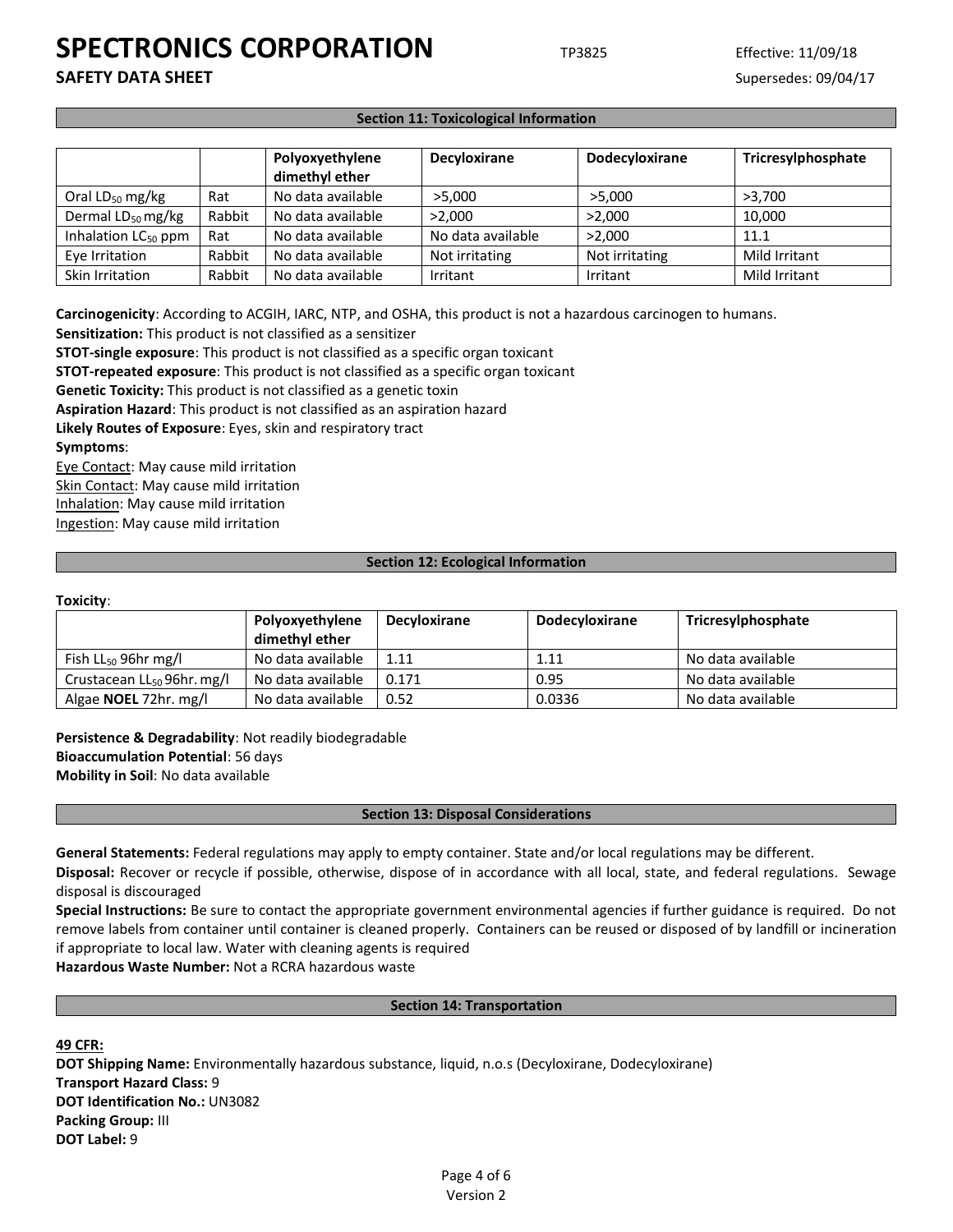# **SAFETY DATA SHEET** SUPERFOUR SUPERFOUR SUPERFOUR SUPERFOUR SUPERFOUR SUPERFOUR SUPERFOUR SUPERFOUR SUPERFOUR SUPERFOUR SUPERFOUR SUPERFOUR SUPERFOUR SUPERFOUR SUPERFOUR SUPERFOUR SUPERFOUR SUPERFOUR SUPERFOUR SUPERFOUR SU

**Special Provisions:** 8, 146, 173, 335, IB3, T4, TP1, TP29 **Exceptions:** 155 **Non-Bulk:** 203 **Bulk:** 241 **Quantity Limits:** No limit **Transport by Road/Rail (ADR/RID): Proper Shipping Name:** Environmentally hazardous substance, liquid, n.o.s n.o.s (Decyloxirane, Dodecyloxirane) **UN Identification No.:** UN3082 **Transport Hazard Class:** 9 **Packing Group:** III **LQ: 5L Environmental Hazard:** Yes **Tunnel Restriction Code:** Not Applicable **Transport by Sea (IMDG): Proper Shipping Name:** Environmentally hazardous substance, liquid, n.o.s (Decyloxirane, Dodecyloxirane) **UN Identification No.:** UN3082 **Transport Hazard Class:** 9 **Packing Group:** III **EmS:** F-A, S-F **Marine Pollutant:** Ye **Environmental Hazard:** Yes **Transport by Air (IATA): Proper Shipping Name:** Environmentally hazardous substance, liquid, n.o.s (Decyloxirane, Dodecyloxirane) **UN Identification No.:** UN3082 **Transport Hazard Class:** 9 **Packing Group:** III **Environmental Hazard:** Yes **Special Precautions for User:** Unless otherwise specified, general measures for safe transport must be followed **Transport in Bulk:** Not Applicable

#### **Section 15: Regulatory Information**

#### **Inventory Status:**

| Inventory                                                                     | <b>Status</b>                      |  |  |
|-------------------------------------------------------------------------------|------------------------------------|--|--|
| <b>U.S. TSCA Inventory</b>                                                    | Listed                             |  |  |
| <b>Canadian Domestic Substances List (DSL)</b>                                | Listed                             |  |  |
| <b>Australian Inventory of Chemical Substances (AICS)</b>                     | One or more ingredients not listed |  |  |
| <b>European Inventory of Existing Commercial Chemical Substances (EINECS)</b> | Listed                             |  |  |
| Japan Inventory of Existing and New Substances (ENCS)                         | One or more ingredients not listed |  |  |
| <b>Korea Existing Chemical Inventory (KECI)</b>                               | One or more ingredients not listed |  |  |
| <b>China Inventory of Existing Chemical Substances (IECSC)</b>                | One or more ingredients not listed |  |  |
| <b>Philippine Inventory of Chemicals (PICCS)</b>                              | One or more ingredients not listed |  |  |

**SARA Title III Information**: This product contains no chemicals subject to the reporting requirements of Section 313 of the emergency planning and community right to know act.

**SARA - Section 302-Extremely Hazardous Substances:** No regulated ingredients.

#### **SARA - Section 302-Reportable Quantity:** None.

**SARA - Section 311/312-Hazard Categories:** Fire Hazard: No Sudden Release of Pressure Hazard: No Reactivity Hazard: No Immediate (Acute) Health Hazard: Yes Delayed (Chronic) Health Hazard: No